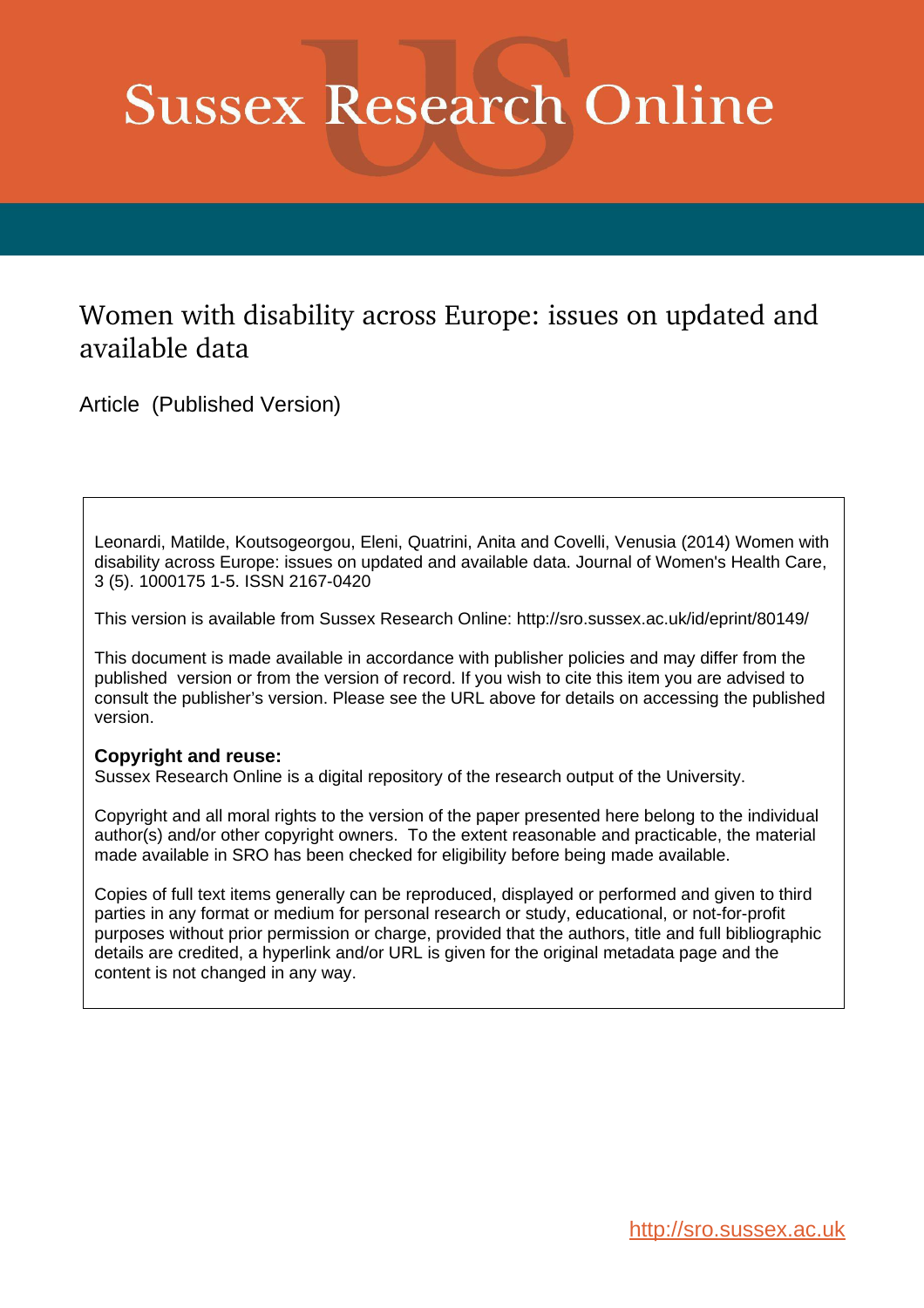

Research Article Open Access

## Women with Disability across Europe: Issues on Updated and Available Data

#### **Matilde Leonardi\*, Eleni Koutsogeorgou, Anita Quatrini and Venusia Covelli**

*Neurological Institute Carlo Besta, Milan, Italy*

#### **Abstract**

The collection of comparable estimates of Women with Disability (WwD) is essential for successful policy-making, and can be directly addressed to the reduction of the barriers that WwD have to face so to achieve full participation in all aspects of their lives. In order to minimize and prevent barriers for WwD, a common policy and a research framework is needed within the European countries. Therefore, the aim of this paper is to underline the issues related to availability, type, and comparability of European data about WwD, and to suggest how to overcome some of the open needs. In particular, the International Classification of Functioning, Disability and Health (ICF) issued by the World Health Organization could be the core conceptual model for collecting data and measuring disability, acting as the basis for relevant social policies, since information at all levels on the functioning of WwD is essential for policy purposes.

**Keywords:** Women; Disability; Comparable data; Europe; International Classification of Functioning, Disability and Health (ICF)

#### **International and European Mandates to Collect Data on Women and Girls with Disability**

In June 2012, the Council of Europe recommended European Union Member States to ensure and develop consistent statistics and data for people with disability, in particular women and girls [1]. The Council underlined the need to produce information on people with disability in accordance with the United Nations Convention for the Rights of People with Disability (UNCRPD) and with the biopsychosocial framework of the World Health Organization (WHO) International Classification of Functioning, Disability and Health (ICF) [2,3]. The biopsychosocial model of health and disability defined in ICF describes disability as a multi-dimensional phenomenon: as the interaction between the features of the individual's health status and the features of his or her physical, social and attitudinal environment. It makes ICF a framework for documenting the interaction between a person's health condition and the contextual factors surrounding him/her and uses an internationally comparable language; so that difficulties in functioning and disability can be conceptualized and operationalized [4].

The codification, collection and analysis of consistent information about health and disability is important in order to construct and implement policies which promote the rights of persons with disabilities, as it has been recognised at an international level by the Article 31 (about Statistics and data collection of the UNCRPD). According to this Article: "States Parties undertake to collect appropriate information, including statistical and research data, to enable them to formulate and implement policies to give effect to the present Convention" and shall assume the responsibility for the dissemination of these statistics [2].

Usually, disability population surveys include a small number of items related to functioning (e.g. activities for daily living – ADL) and inquire about a limited number of impairments (i.e. physical or mental disabilities), which makes it difficult to identify persons with disability, for example, associated with mental or substance abuse disorders (for a detailed and comparative analysis of European surveys on the situation of people with disabilities see [5]). In addition, disability surveys include questions that are not easily or directly connected to population health surveys, so it is difficult to link health status to impairment and to identify the role of environmental factors in participation across different activities. Therefore, it is extremely difficult to identify the impact of demographic data (e.g., age, gender) or social changes (e.g. legislation, policy, lifestyle, gender role) on disability [6].

The importance of disaggregating data is also highlighted by the abovementioned Article 31 stating that "the information collected in accordance with this article shall be disaggregated, as appropriate, and used to help assess the implementation of States Parties' obligations under the present Convention and to identify and address the barriers faced by persons with disabilities in exercising their rights". In accordance with the same source, State Parties are called to promote and safeguard anti-discrimination of women with disability (WwD) by ensuring: their equal and full enjoyment of their fundamental freedoms and human rights (Article 6), and their access to social protection and poverty reduction programmes (Article 28). EU ratified UNCRPD in 2010 as well as the Governments of the 27 member countries did, in different periods, from 2007 to 2012 [2].

The collection of comparable estimates of WwD is essential for successful policy-making, and can directly address the barriers that WwD confront in order to achieve full participation in all aspects of their lives [7]. Regarding demographic data, these are particularly important considering that the European population is an increasingly ageing population with a higher number of individuals with chronic diseases, the so-called compression of morbidity. Thus it can be assumed that the number of people with disabilities will raise in the years to come. Gender perspective at all ages is crucial to understand the health of a population as well as for policy development [8].

In order to minimize and prevent barriers for WwD, a common policy and research framework is needed within European countries (both EU and non-EU members), therefore, the aim of this paper is

**\*Corresponding author:** Dr Matilde Leonardi, Neurology, Public Health and Disability Unit, Scientific Directorate, Neurological Institute Carlo Besta IRCCS Foundation, Via G. Celoria 11, 20133, Milan, Italy, Tel: +390223942511; Fax: +390223942442; E-mail: Matilde.Leonardi@istituto-besta.it

**Received** June 23, 2014; **Accepted** July 21, 2014; **Published** July 26, 2014

**Citation:** Leonardi M, Koutsogeorgou E, Quatrini A, Covelli V (2014) Women with Disability across Europe: Issues on Updated and Available Data. J Women's Health Care 3: 175. doi[:10.4172/2167-0420.10001](http://dx.doi.org/10.4172/2167-0420.1000175)75

**Copyright:** © 2014 Leonardi M, et al. This is an open-access article distributed under the terms of the Creative Commons Attribution License, which permits unrestricted use, distribution, and reproduction in any medium, provided the original author and source are credited.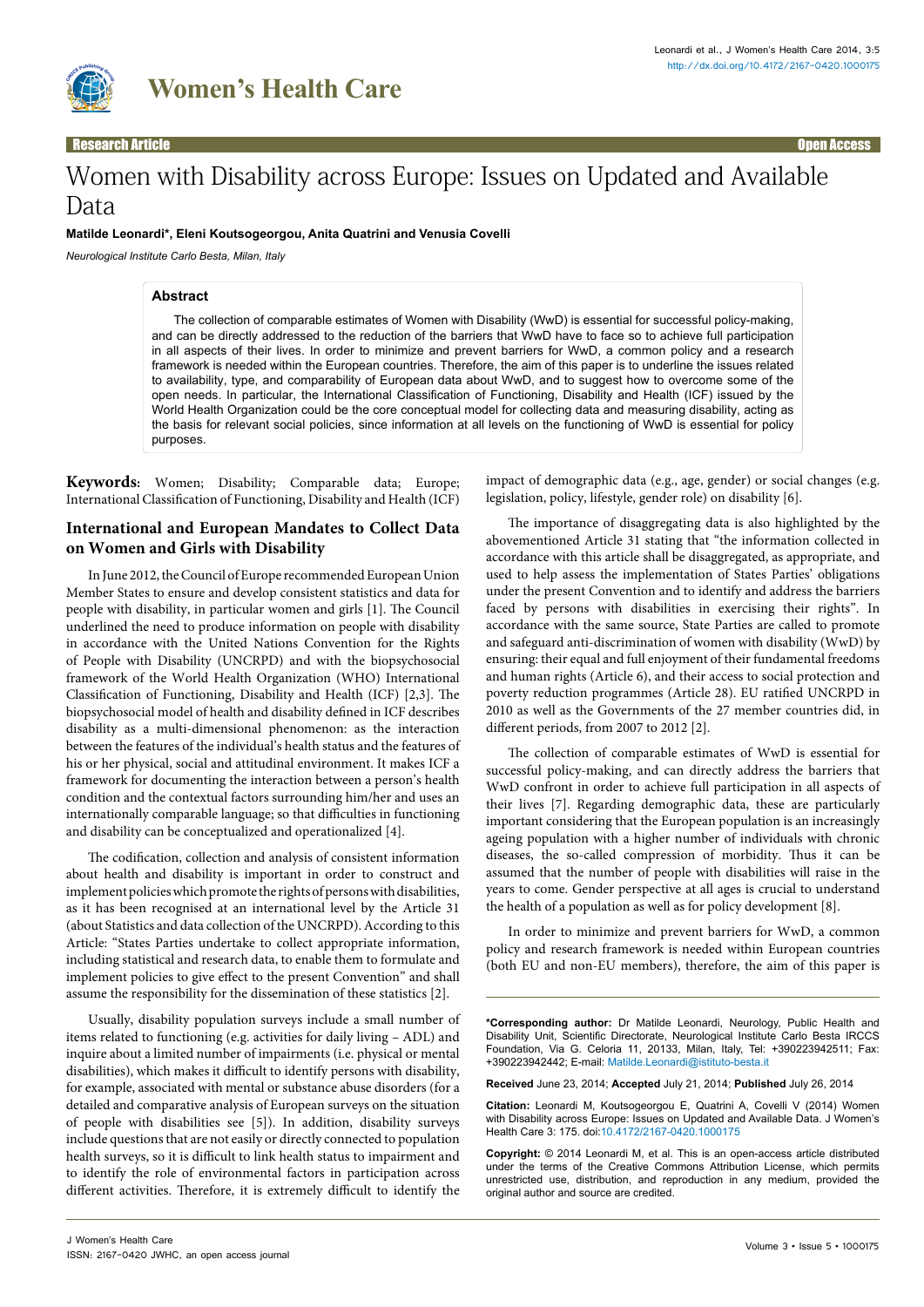to underline issues related to availability, type, and comparability of European data about WwD, and to suggest how to overcome some of the open needs raised in conjunction with the usefulness of the ICF framework to respond to UNCRPD mandate to have data on women and girls with disabilities. For this purpose, data from existing official reports are explored as well as their definitions of disability, highlighting the necessity for comparable data on WwD across Europe and the contribution of the ICF to potentially solve this important issue.

### **Women with Disability: Prevalence from European and International Studies**

Women are about 3 billion out of the 6.9 billion of the total world population, while European women stand at 256 million out of 502.5 million of people in Europe [9,10]. Also, 10% of women in the world – approximately 300 million – are defined as WwD as they present physical, mental, intellectual and/or sensory impairments, while in conformity with the most recent data, the percentage of WwD in Europe is 3.8% of total population (approximately 16.2 million) and about 21.5 million of men with disabilities (5.01% of total population) [11,12]. These data come from a recent study supported by the European Community Programme for Employment and Social Solidarity that collated data on Europeans with disabilities from 33 different countries thus producing a detailed report on WwD. This report highlights national available data, source, year of collection and prevalence Furthermore, the proportion of WwD aged 16-64 is 15.6%: 3.1% of women between 16-24, 8.4% between 25-54, and 18.8% between 55-64. These percentages are slightly lower than those of men with disabilities, who represent 16.2% of the total population: 3.6% in the age group 16-24, 8.3% in group 25-54, and 22% in 55-64 range. The report stresses also the lack of a common data source and a time frame at European level for the collection of data on disability, underlined by the lack of a common definition of disability across Europe. About this, a recent USAID report on thirteen Europe and Eurasia regions (Albania, Armenia, Azerbaijan, Belarus, Bosnia and Herzegovina, Georgia, Kosovo, Republic of Macedonia, Moldova, Montenegro, Russia, Serbia, Ukraine) summaries a gender analysis of issues faced by people with disabilities [13]. Again, it emerged that the incidence of WwD is not always available from every country analysed, and data are not comparable because of the lack of a single definition for disability or due to the difference of definitions used in data collection.

Generally, available data on European WwD vary considerably among countries, though they were collected through pan-European surveys and were based on self-reports rather than on objective measurements such as definitions and classifications used by Member States. This may have occurred because the concept and the definition of disability used by different countries in different surveys vary (Table 1) (for more details on measures used for measuring disability in Europe see and [14,15]). Consequently, Europe needs a common definition for disability to break such measurement barriers.

There are also other more recent European data on disability such as those provided by the European Health Interview Survey (EHIS) and those by the European Survey on Health and Social Integration (ESHSI) study which was implemented in 2012 [8]. These two studies are part of an EU project launched in the last decade whose purpose was to obtain comparable data from the 27 Member States on health and disability through surveys [16]. Both the abovementioned studies considered the biopsychosocial model of the WHO ICF classification [3].

To get an overall view on the statistics of the topic under discussion, it is also useful to mention worldwide available data that also present prevalence of the European WwD. Data on WwD have been presented, as well, in the World Report on Disability 2011 [7]. This report, which was produced jointly by WHO and the World Bank, has focused on the prevalence of estimates of disability based on two data sources: the WHO World Health Survey (WHS) of 2002-2004 that involved 59  $countries<sup>1</sup>$  – representing 64% of the world population – and the WHO Global Burden of Disease (GBD) study of 2004 [17,18].

In order to divide the sample into: "with disability" and "without disability" population groups, in the WHO WHS, threshold values (cut-off points) were created by WHO in the World Report. A cut-off point of 40 on scale of 0–100 was set to include estimates of disability, those experiencing great difficulties in their everyday lives; while a threshold of 50 was set to assess the rate of persons experiencing greater difficulties [8]. As reported by this study, in 59 countries across the world the average disability prevalence in adults who experienced major functioning difficulties in their everyday lives was 15.6% (about 650 million people of the estimated 4.2 billion adults aged 18 and older in 2004). The female population with a threshold of 40 was 19.2% (moderate disability) and 2.7% with a threshold of 50 (severe disability), while male population was 12.0% and 1.4%, respectively. In the GBD study, the estimated prevalence of moderate and severe disability was 15.3% of the world population (about 978 million people of the estimated 6.4 billion in 2004). In accordance with this data, world disability prevalence for women with "moderate"

<sup>1</sup> Of the participating countries, 27 were European: Austria, Belgium, Bosnia and Herzegovina, Croatia, Czech Republic, Denmark, Estonia, Finland, France, Georgia, Germany, Greece, Hungary, Ireland, Italy, Latvia, Luxembourg, Netherlands, Norway, Portugal, Russia, Slovakia, Slovenia, Spain, Sweden, Ukraine, and United Kingdom.

| Country        | <b>Definition of Disability</b>                                                                                                                                                                                                                                                                       | Source                                                                                                                                                                                                         |
|----------------|-------------------------------------------------------------------------------------------------------------------------------------------------------------------------------------------------------------------------------------------------------------------------------------------------------|----------------------------------------------------------------------------------------------------------------------------------------------------------------------------------------------------------------|
| Austria        | Disabled persons are those who are not able to sustain regular<br>social relationships, acquire and perform gainful employment and<br>achieve a reasonable and adequate income without assistance.                                                                                                    | Microcensus, 2002, Statistics Austria<br>http://www.coe.int/t/e/social cohesion/soc-sp/7th%20edition%20<br>legislation%20e%20in%20color.pdf                                                                    |
| Poland         | A disabled person is a person whose physical, psychic or mental<br>status permanently or temporarily impedes, limits or makes<br>impossible the fulfilment of his/her social roles (and in particular<br>ability to perform work), provided that his or her disability has been<br>legally confirmed. | The Act on Vocational and Social Rehabilitation and Employment of<br>Disabled Persons of 27 August 1997.<br>http://www.coe.int/t/e/social cohesion/soc-sp/7th%20edition%20<br>legislation%20e%20in%20color.pdf |
| United Kingdom | A person to be disabled if he/she has a physical or mental<br>impairment which has a substantial and long-term adverse effect on<br>his/her ability to carry out normal day-to-day activities.                                                                                                        | Smith, A. and Twomey, B. (2002) Labour market experience of people with<br>disabilities, Labour Market Trends, vol. 110, no 8<br>http://www.ons.gov.uk/ons/search/index.html?newquery=smith+Twomey             |
| Italy          | A disable person is a person with severe difficulty at least in one<br>of the following dimensions: difficulty in movement, difficulty in<br>daily activities, difficulty in communication skills (sight, hearing or<br>speaking).                                                                    | ISTAT (Italian National Institute for Statistics) Persons with disability in Italy<br>2010.<br>http://www3.istat.it/dati/catalogo/20100513 00/arg 09 37 la disabilita<br>in Italia.pdf                         |

**Table 1:** Example of variety of definitions of disability used in European surveys.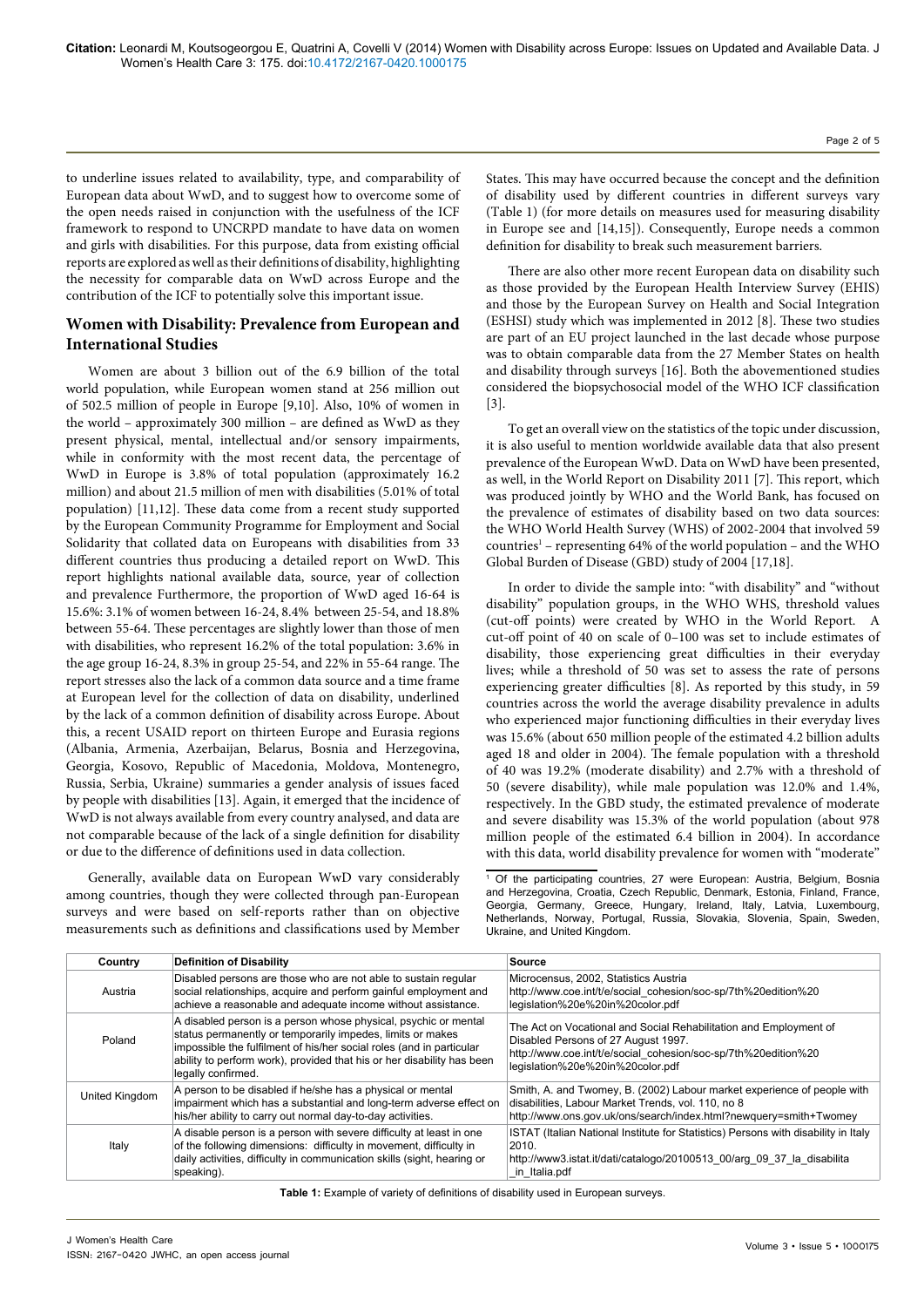disability was estimated to be 0.7% for girls from 0 to 14 years, 2.6% for women from 15 to 59 years, and 9.8% for women of 60 years and over. Furthermore, the estimated prevalence for "moderate and severe disability" was 5% for girls from 0 to 14 years, 15.7% for women from 15 to 59 years, and 46.3% for women of 60 years and over. Due to the different approaches used during data collection, both the European and the world prevalence of WwD mentioned above are, unfortunately, not comparable.

#### **Implementation of the Icf in Research on Women with Disabilities**

The biopsychosocial framework of the ICF, providing a universal common language across sciences and disciplines, has been used in various studies mainly aiming in exploring the association of their subjects to functioning, disability and health, both at theoretical or practical level. The ICF has been used in qualitative research [19] in order to map narratives of women with spinal injury to the ICF framework, showing that elaboration of the personal factors and their inclusion in the ICF classification would contribute to capture information on categories such as biography, stress appraisal, coping strategy and self-understanding. Another qualitative study [20] has used the ICF in order to explore personal and social effects of women with Rheumatoid Arthritis that live under poverty, and from its results the ICF has been proven a useful framework in order to understand and describe these complex experiences. Additionally, another study [21] conducted a cross-country qualitative study with focus groups of patients with hand osteoarthritis (51 of the 56 patients included in the study were women). They used an ICF-based mapping process in the initial steps of the data analysis in order to combine qualitative data from different countries using a common language before proceeding to the final step of their analysis [2].

Moreover, Scherer and DiCowden [23] performed a study on the use of the ICF in research and service provision for WwD: they concluded that ICF has an important practical application for evaluating interventions and they identified the use of the ICF as useful to recognise and emphasise more on Activities and Participation within interventions, suggesting that future research should focus more on the diverse social and psychological concerns of women.

A cross-sectional study [24] investigated those aspects of health which differ between working women with Fibromyalgia (FM) and nonworking women with FM. The sample, (129 women of working age with FM), completed a battery of questionnaires aimed at studying personal and environmental factors, body function, activity and participation factors and elements in overall health status. Thanks to the ICF biopsychosocial approach, this research examined the health of women with FM condition and the possible influence of environmental factors on their health status. A more recent study detected the importance of investigating the social domain, and its influence on the physical sphere, conforming to the ICF biopsychosocial approach [25]. Authors used the ICF in order to investigate possible associations of the different ICF disability domains with mortality and results suggested that improving complex activities or social participation, the risk of dying might decrease. These studies, as well as many recent research trends, show the importance of a holistic approach so as to be able to evaluate all personal and environmental factors when describing disability.

### **Data about Life Areas of Women with Disabilities**

As reported in the scientific literature and in various reports and

European recommendations, WwD are particularly disadvantaged in many areas of life when compared to women without disabilities (inter alia [26, 12]. We believe it is useful to understand which these areas are that WwD disadvantages using the main themes proposed by [7] in the report realized in co-operation with the Drafting Group on Discrimination against Women with Disabilities. These themes/areas, based on previously published European reports and recommendations, are: Education and training; Employment; Social policy; Participation and access to decision-making; Sexuality; Prejudices and social representation; Motherhood, family and domestic life; Violence. These areas have been adopted as relevant to WwD for monitoring purposes by the Committee of Ministers, Council of Europe, which has recently added to those, also: Participation in culture, Sport, Leisure and tourism for WwD, and Raising awareness and changing attitudes towards WwD (e.g. in order to combat stereotypes and prejudices) [1]. Most of the information/data on the identified areas are missing and are not being collected consistently at national or at European level. European data on issues relevant for WwD are available at the moment only on Education, Employment and Violence.

Education and Employment are both matters of vital importance for the independence of WwD, and the two factors are closely interlinked. Most recent information on levels of education of persons with disabilities has been provided in the final report published by the DG Employment, Social Affairs and Equal Opportunities [27]. The study was based on the following sources of data: the European Union and 2002 Labour Force Survey (LSF), and the EU Statistics on Incomes and Living Conditions (EU-SILC) [28]. The report has shown a clear inverse relationship between having a long-standing health problem or disability that limits and restricts the ability to work and the level of education, as well as the level of access to education and employment. The effect of restrictions or limitations seems to be more pronounced for women than for men, with a percentage respectively of 53.7 and 34.4 of low education attainment levels for European women, and of 47.6 and 30.1 for European men (considerably restricted or without restrictions), with large differences among Member States. As regard to European data on employment rates of WwD, the report indicated that while the differences between men and women who were considerably restricted were small, 33.4% for men and 30.4% for women, if we consider the gap between men and women without restrictions, the figure was much higher for men, with 89.9% for men without restrictions, and 69.4% for women without restrictions. This is because men's employment rates are in general higher than women's.

Finally, as regards the issue of violence against women, [7] has argued that violence can have different forms: active, meaning to be expressed in words or actions, or passive, for example when food is not administered to a woman who is unable to feed herself, or when a woman is not allowed to lead a normal life. It can be estimated that of 250 million women in Europe, 40 million have disabilities (16%) and of them about the 50% has suffered some kind of violence, against 30% of women without disabilities [29]. However, according to a European Parliament report [30], about 80% of women with disability are exposed to the risk of psychological and physical violence, while the risk of sexual violence is greater for them than for other women. The European Union Agency for Fundamental Rights [31] has been conducting an EU-wide survey on violence against women that involves a sample of 40,000 women across the 27 EU Member States.

### **The Need for Comparable Data on Women's Health and Disability: Implications and Recommendations**

Based on all above, up-to-date worldwide comparable data about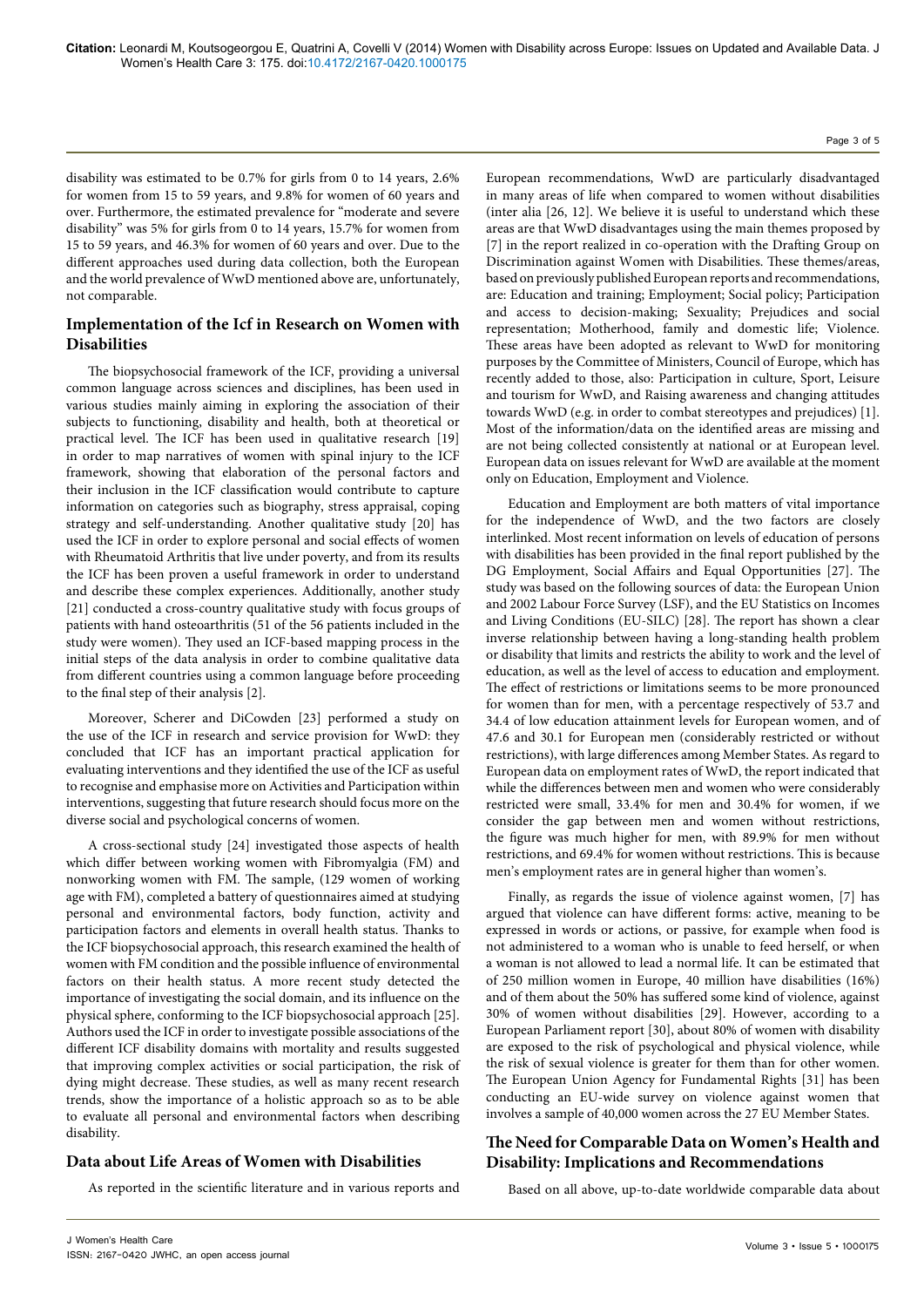functioning and disability are not available, including data on WwD [7]. The main reason is the current existence of various definitions for disability referring to the same purpose, and the lack of a consistent, common underlying model of disability. Across Europe there is an evident need for measurement methods in the health and disability sector towards a common understanding of the distribution and types of impairments of individuals and populations, as well as of levels of disability at population levels. European data on disability, in general, and on women and girls with disabilities, in particular, have not been gathered in a consistent way since there are countries which define disability in terms of the level of performance in employment/labour market or other social activities, whilst other countries define disability based only on medical or rehabilitation-based terms. These definitions are inconsistent between countries but also between policy sectors in the same country [14]. Within the employment sector, for example, European policies have been undermined by the lack of comparable data on prevalence of disability and employment of people with disability in Europe [28,32].

To respond to UNCRPD there is the necessity to have a common and shared theoretical framework of disability. Without valid and reliable information, it is impossible to design, implement or evaluate policies and legislation, to combat discrimination and to promote social integration, participation and enhancing opportunities. To remedy this lack, the WHO proposes the use of ICF as a starting point for a common definition of disability [3, 33]. Defining disability as an interaction, as supported by ICF, means that policy makers can act both at the environmental level and the individual level, thus making disability a dynamic experience [10]. Regarding WwD and the need to have gender oriented data (as suggested by UNCRPD), the ICF biopsychosocial model is suitable for collecting data, measuring disability, and acting as the basis for relevant social policies, since information on all levels of the functioning of WwD is essential for policy purposes. Subsequently, more work should be done by Policies in order to coordinate and integrate the concept of disability at all policy levels, plus, to create suitable definitions in accordance with the consistent and complete underlying conception of disability included in the ICF [34].

#### **References**

- 1. [Committee of Ministers, Council of Europe \(2012\) Recommendation CM/](http://www.coe.int/t/DGHL/STANDARDSETTING/EQUALITY/03themes/gender-equality/Rec_CM_2012_6_en.pdf) [Rec\(2012\)6 of the Committee of Ministers to member States on the protection](http://www.coe.int/t/DGHL/STANDARDSETTING/EQUALITY/03themes/gender-equality/Rec_CM_2012_6_en.pdf) [and promotion of the rights of women and girls with disabilities.](http://www.coe.int/t/DGHL/STANDARDSETTING/EQUALITY/03themes/gender-equality/Rec_CM_2012_6_en.pdf)
- 2. [United Nations \(2006\) Convention on the rights of persons with disabilities.](http://www.un.org/disabilities/documents/convention/convoptprot-e.pdf) [New York, United Nations.](http://www.un.org/disabilities/documents/convention/convoptprot-e.pdf)
- 3. [World Health Organization \(2001\) International Classification of Functioning,](http://www.who.int/classifications/icf/en/) [Disability and Health.World Health Organization, Geneva.](http://www.who.int/classifications/icf/en/)
- 4. [Leonardi M, Bickenbach J, Ustun TB, Kostanjsek N, Chatterji S, et al. \(2006\)](http://www.ncbi.nlm.nih.gov/pubmed/17027711) [The definition of disability: what is in a name? Lancet 368: 1219-1221.](http://www.ncbi.nlm.nih.gov/pubmed/17027711)
- 5. [Van Oorschot W \(2007\) European Comparative Data on the Situation of](http://www.disability-europe.net/content/aned/media/ANED report European Comparative Data on the Situation of Disabled People %28corrected%29.pdf) [Disabled People: an annotated review. Report prepared for the Academic](http://www.disability-europe.net/content/aned/media/ANED report European Comparative Data on the Situation of Disabled People %28corrected%29.pdf) [Network of European Disability Experts \(ANED\).](http://www.disability-europe.net/content/aned/media/ANED report European Comparative Data on the Situation of Disabled People %28corrected%29.pdf)
- 6. [Leonardi M \(2010\) From Measuring health and disability: supporting policy](http://www.ncbi.nlm.nih.gov/pubmed/20874446) [development. The European MHADIE project. Disabil Rehabil 32: S1-S8.](http://www.ncbi.nlm.nih.gov/pubmed/20874446)
- 7. [Beleza ML \(2003\) Discrimination against women with disabilities. Council of](http://www.wwda.org.au/wp-content/uploads/2013/12/europedisc1.pdf) [Europe, Strasbourg.](http://www.wwda.org.au/wp-content/uploads/2013/12/europedisc1.pdf)
- 8. [World Health Organization \(2011\). World Report on Disability. World Health](http://whqlibdoc.who.int/publications/2011/9789240685215_eng.pdf) [Organization, Geneva.](http://whqlibdoc.who.int/publications/2011/9789240685215_eng.pdf)
- 9. [World Health Organization \(2009\) Women and Health. World Health](http://whqlibdoc.who.int/publications/2009/9789241563857_eng.pdf) [Organization, Geneva.](http://whqlibdoc.who.int/publications/2009/9789241563857_eng.pdf)
- 10. [Monica M \(2011\) Population grows in twenty EU Member States. European](http://epp.eurostat.ec.europa.eu/cache/ITY_OFFPUB/KS-SF-11-038/EN/KS-SF-11-038-EN.PDF) [Union publication, Eurostat.](http://epp.eurostat.ec.europa.eu/cache/ITY_OFFPUB/KS-SF-11-038/EN/KS-SF-11-038-EN.PDF)

11. [USAID \(2012a\) Gender Equality & Women's Empowerment \(GEWE\): Statistics](http://www.usaid.gov/)  [on Women with Disabilities and International Development. Women with](http://www.usaid.gov/)  [Disabilities: Statistics.](http://www.usaid.gov/)

Page 4 of 5

- 12. [European Commission, Commission staff working document \(2007\) Situation](http://eur-lex.europa.eu/LexUriServ/LexUriServ.do?uri=COM:2007:0738:FIN:EN:PDF)  [of disabled people in the European Union: the European Action Plan 2008-](http://eur-lex.europa.eu/LexUriServ/LexUriServ.do?uri=COM:2007:0738:FIN:EN:PDF) [2009. Annexes {COM/2007\) 738 final}.](http://eur-lex.europa.eu/LexUriServ/LexUriServ.do?uri=COM:2007:0738:FIN:EN:PDF)
- 13. [USAID \(2012b\) Women with Disabilities in the Europe & Eurasia Region. Final](http://pdf.usaid.gov/pdf_docs/PNADZ326.pdf)  [Report.](http://pdf.usaid.gov/pdf_docs/PNADZ326.pdf)
- 14. European Commission. Directorate-General for Employment and Social Affairs, Department of Social Security and Social Integration (2002) Definition of disability in Europe: a comparative analysis – study prepared by Brunel University.
- 15. [De Palma E, Crialesi R \(2003\) Comparative Analysis of General Measure\(s\) on](http://siqual.istat.it/SIQual/files/General measure.pdf?cod=13274&tipo=2)  [Disability used in Europe. ISTAT.](http://siqual.istat.it/SIQual/files/General measure.pdf?cod=13274&tipo=2)
- 16. [European Union \(2010\) Health and safety at work in Europe \(1999-2007\).](http://epp.eurostat.ec.europa.eu/cache/ITY_OFFPUB/KS-31-09-290/EN/KS-31-09-290-EN.PDF)
- 17. [World Health Organization \(2012a\) World Health Survey \(WHS\).](http://www.who.int/healthinfo/survey/en/)
- 18. [World Health Organization \(2012b\) Global Burden of Disease \(GBD\).](http://www.who.int/topics/global_burden_of_disease/en/)
- 19. [Duggan CH, Albright KJ, Lequerica A \(2008\) Using the ICF to code and analyse](http://www.ncbi.nlm.nih.gov/pubmed/18484393)  [women's disability narratives. Disability and Rehabilitation 30: 978-990.](http://www.ncbi.nlm.nih.gov/pubmed/18484393)
- 20. [Schneider M, Manabile E, Tikly M \(2008\)](http://www.ncbi.nlm.nih.gov/pubmed/18651986) Social aspects of living with [rheumatoid arthritis: a qualitative descriptive study in Soweto, South Africa - a](http://www.ncbi.nlm.nih.gov/pubmed/18651986)  [low resource context. Health and Qual Life Outcomes 6:54.](http://www.ncbi.nlm.nih.gov/pubmed/18651986)
- 21. [Stamm T, van der Giesen F, Thorstensson C, Steen E, Birrell F, et al. \(2009\)](http://www.ncbi.nlm.nih.gov/pubmed/18765429)  [Patient perspective of hand osteoarthritis in relation to concepts covered by](http://www.ncbi.nlm.nih.gov/pubmed/18765429)  [instruments measuring functioning: a qualitative European multicentre study.](http://www.ncbi.nlm.nih.gov/pubmed/18765429)  [Ann Rheum Dis 68: 1453-1460.](http://www.ncbi.nlm.nih.gov/pubmed/18765429)
- 22. [Gallagher S, Biro S, Creamer E, Della Rossa E, Collins E, et al. \(2013\) "It's](http://www.ncbi.nlm.nih.gov/pubmed/22621682)  [a Hidden Issue": Exploring the experiences of women with HIV-associated](http://www.ncbi.nlm.nih.gov/pubmed/22621682)  [neurocognitive challenges using a disability framework. Disabil Rehabil 35: 36-](http://www.ncbi.nlm.nih.gov/pubmed/22621682) [46.](http://www.ncbi.nlm.nih.gov/pubmed/22621682)
- 23. [Scherer MJ, DiCowden MA \(2008\) Organizing future research and intervention](http://www.ncbi.nlm.nih.gov/pubmed/17852261)  [efforts on the impact and effects of gender differences on disability and](http://www.ncbi.nlm.nih.gov/pubmed/17852261)  [rehabilitation: the usefulness of the International Classification of functioning,](http://www.ncbi.nlm.nih.gov/pubmed/17852261)  [Disability and Health \(ICF\). Disabil Rehabil 30: 161-165.](http://www.ncbi.nlm.nih.gov/pubmed/17852261)
- 24. [Palstam A, Bjersing JL, Mannerkorpi K \(2012\) Which aspects of health differ](http://www.biomedcentral.com/1471-2458/12/1076)  [between working and nonworking women with fibromyalgia? A cross-sectional](http://www.biomedcentral.com/1471-2458/12/1076)  [study of work status and health. BMC Public Health 14: 1076.](http://www.biomedcentral.com/1471-2458/12/1076)
- 25. [Dale C, Prieto-Merino D, Kuper H, Adamson J, Bowling A, Ebrahim, S, et al.](http://www.ncbi.nlm.nih.gov/pubmed/22012963)  [\(2011\) Modelling the association of disability according to the WHO International](http://www.ncbi.nlm.nih.gov/pubmed/22012963)  [Classification of Functioning, Disability and Health \(ICF\) with mortality in the](http://www.ncbi.nlm.nih.gov/pubmed/22012963)  [British Women's Heart and Health Study. J Epidemiol Community Health 66:](http://www.ncbi.nlm.nih.gov/pubmed/22012963)  [170-175.](http://www.ncbi.nlm.nih.gov/pubmed/22012963)
- 26. [Wisdom JP, McGee MG, Horner-Johnson W, Michael YL, Adams E, et al.](http://www.ncbi.nlm.nih.gov/pubmed/20446182)  [\(2010\) Health disparities between women with and without disabilities: a review](http://www.ncbi.nlm.nih.gov/pubmed/20446182)  [of the research. Soc Work in Public Health 25: 368-386.](http://www.ncbi.nlm.nih.gov/pubmed/20446182)
- 27. [European Commission \(2007\) Study on the situation of women with disabilities](file:///C:\Users\omics\Downloads\VC-2007-0317 Final Report DEC09.pdf)  [in light of the UN Convention for the Rights of Persons with Disabilities: a Final](file:///C:\Users\omics\Downloads\VC-2007-0317 Final Report DEC09.pdf)  [Report for the DG Employment, Social Affairs and Equal Opportunities of the](file:///C:\Users\omics\Downloads\VC-2007-0317 Final Report DEC09.pdf)  [European Commission. VC/2007/317.](file:///C:\Users\omics\Downloads\VC-2007-0317 Final Report DEC09.pdf)
- 28. Applica & Cesep & Alphametrics (2007). Men and Women with Disabilities in the EU: Statistical Analysis of the LFS ad hoc module and the EU- SILC. Final Report of study undertaken for the European Commission.
- 29. [European Disability Forum \(2010\) Response to the consultation on an EU](http://cms.horus.be/files/99909/MediaArchive/library/EDF response to consultation on violence against women.doc)  [Strategy to combat violence against women.](http://cms.horus.be/files/99909/MediaArchive/library/EDF response to consultation on violence against women.doc)
- 30. [European Parliament \(2007\) The situation of women with disabilities in the EU,](http://www.europarl.europa.eu/sides/getDoc.do?pubRef=-//EP//NONSGML+TA+P6-TA-2007-0160+0+DOC+PDF+V0//EN)  [European Parliament Resolution of 26 April 2007 on the situation of women](http://www.europarl.europa.eu/sides/getDoc.do?pubRef=-//EP//NONSGML+TA+P6-TA-2007-0160+0+DOC+PDF+V0//EN)  [with disabilities in the European Union \(2006/2277\(INI\)\).](http://www.europarl.europa.eu/sides/getDoc.do?pubRef=-//EP//NONSGML+TA+P6-TA-2007-0160+0+DOC+PDF+V0//EN)
- 31. [FRA-European Union Agency for Fundamental Rights \(2011\) Gender-based](http://fra.europa.eu/sites/default/files/fra_uploads/1856-FRA-Factsheet_ViolenceAgainstWomen_EN.pdf)  [violence against women – an EU-wide survey.](http://fra.europa.eu/sites/default/files/fra_uploads/1856-FRA-Factsheet_ViolenceAgainstWomen_EN.pdf)
- 32. [European Commission \(2003\) Communication from the Commission to](http://eur-lex.europa.eu/LexUriServ/LexUriServ.do?uri=COM:2003:0650:FIN:EN:PDF)  [the Council, the European Parliament, the European Economic and Social](http://eur-lex.europa.eu/LexUriServ/LexUriServ.do?uri=COM:2003:0650:FIN:EN:PDF)  [Committee and the Committee of the Regions. Equal opportunities for people](http://eur-lex.europa.eu/LexUriServ/LexUriServ.do?uri=COM:2003:0650:FIN:EN:PDF)  [with disabilities: a European Action Plan.](http://eur-lex.europa.eu/LexUriServ/LexUriServ.do?uri=COM:2003:0650:FIN:EN:PDF)